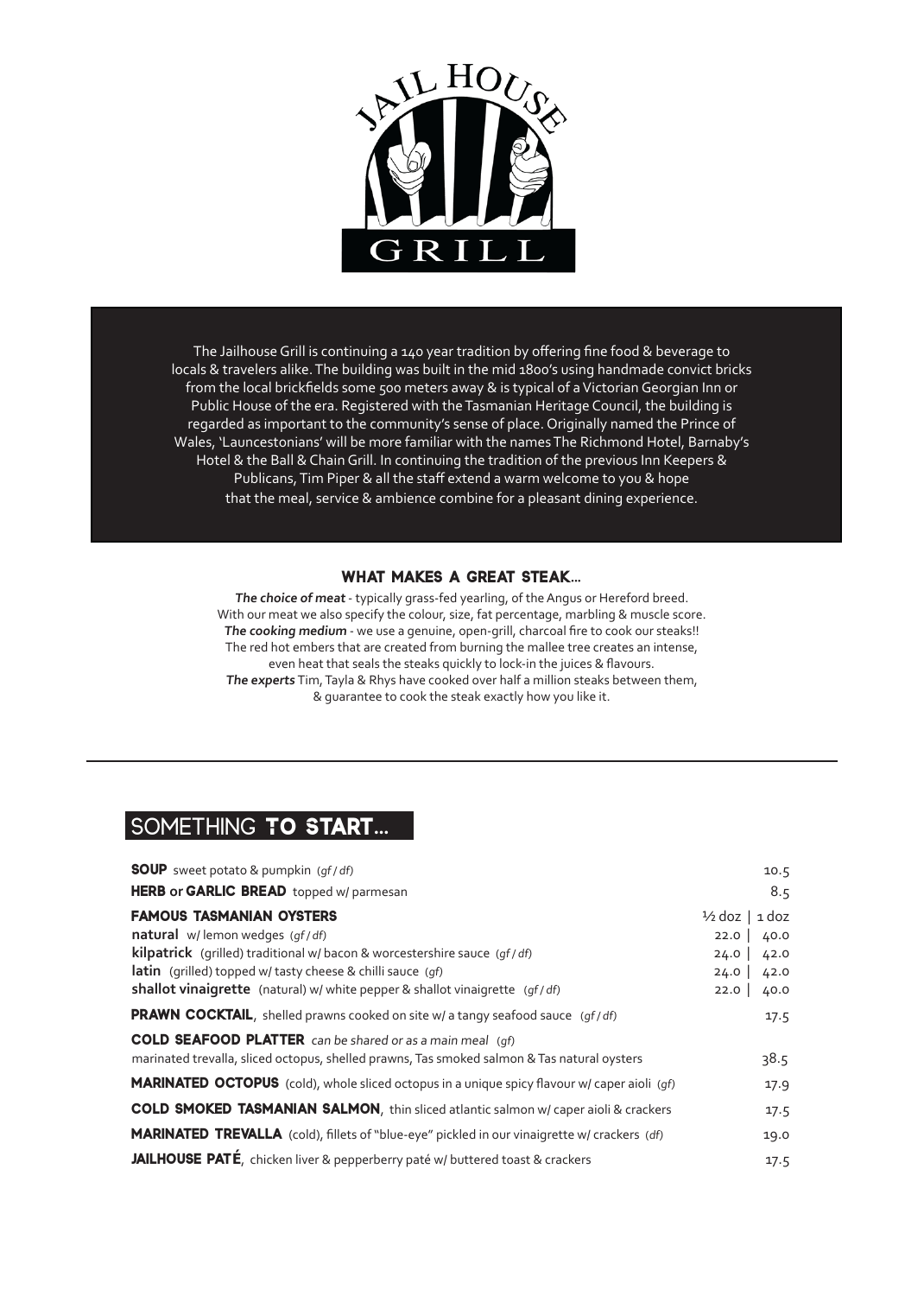## Entree & **Mains...**

### **SALT + PEPPER CALAMARI** (qf) calamari w/ sea salt + black pepper, garlic sauce 18.0 | 35.5 a 18.0 | 35.5 **CARIBBEAN CHICKEN (gf)** breast fillets slightly spiced & marinated w/ coconut & mandarin dressing 17.5 | 35.5 | 35.5 **CHICKEN NATURAL (gf)** breast fillets charcoal grilled, served on mesclun salad w/ herb butter 17.5 | 35.5 | 35.5 **THAI BEEF SALAD** (gf/df) aged eye fillet slices infused w/ our special thai marinade, pan fried & served on mesclun salad 17.0 | 34.5 **pork ribs** loin ribs infused w/ our own plum marinade, finished on our grill 19.0 | 44.0  $\frac{1}{2}$ **GARLIC PRAWNS** (gf) skewers of wild caught prawns, char grilled & served on coconut rice w/ our famous garlic sauce 17.5 | 35.5 **HOT SEAFOOD PLATTER** (gf) Tasmanian salmon fillet, garlic prawns, choice of 3 oysters, salt + pepper calamari, garlic sauce 45.0 **THE GAMEKEEPER** (df) a mixed blend of venison, pork, wallaby & berry sausage, coarsely ground served w/ a lesley black sweet fruit chutney 18.0 | 35.0 | 35.0 | 35.0 | 35.0 | 35.0 | 35.0 | 35.0 | 35.0 | 35 **cajun tasmanian salmon** (cooked medium) (gf) grilled boneless fillets dusted w/ cajun spices served w/ herb butter 20.0 | 39.5 **tasmanian salmon** (cooked medium) (gf) grilled boneless fillets served w/ a lemon & dijon mustard cream sauce 20.0 | 39.5 **LAMB RUMP** (320g, cooked medium rare) (gf) a tender & tasty favourite for the settlers. served w/ spicy eggplant chutney 43.0 **SMALL SITTING DUCK** (180g) (gf) duck leg, barbecued over the charcoal grill w/ our plum sauce 25.5 | 39.0 **BIG SITTING DUCK** (650g) (gf) Tasmanian half a duck, barbecued over the charcoal grill & topped with our plum sauce 49.5 **JAIL BURGER** (270g) worth "doing your time" 100% in-house trimmings w/ bacon, tomato, lettuce, melted cheese & chips 31.0 **vegan bowl** (gf/ df) in-house made zucchini fritters on a chickpea & quinoa salad w/ vegan aioli 30.0 **jailhouse eye fillet pot pie** eye fillet strips slow cooked in red wine gravy, served w/ tasmanian tomato relish & chips 31.0 **SALAD BAR**…as a main (choice of roast potatoes or bowl of chips) 24.5

### **SALAD BAR**…as an accompaniment to an entree 12.0

### **coeliac information**

**STARTERS & APPETISERS:** All are gluten free apart from the garlic & herb breads, as well as the pate.

**entrees & mains:** With the exception of the jail burger, pot pie & gamekeeper, all mains are gluten free. Some of our sauces are thickened with a flour-based roux, refer to extras on the following page for details on which are gluten free.

**BAKED POTATOES & CHIPS:** Potatoes & chips are not dusted in flour making them gluten free.

**SALAD BAR:** All ingredients used to prepare the salad bar are okay with an exception to the pasta, caesar & noodles.

**desserts:** We have a warm almond mudcake which is gluten free, and three Valhalla ice-cream flavours (Valhalla old english toffee flavour contains gluten).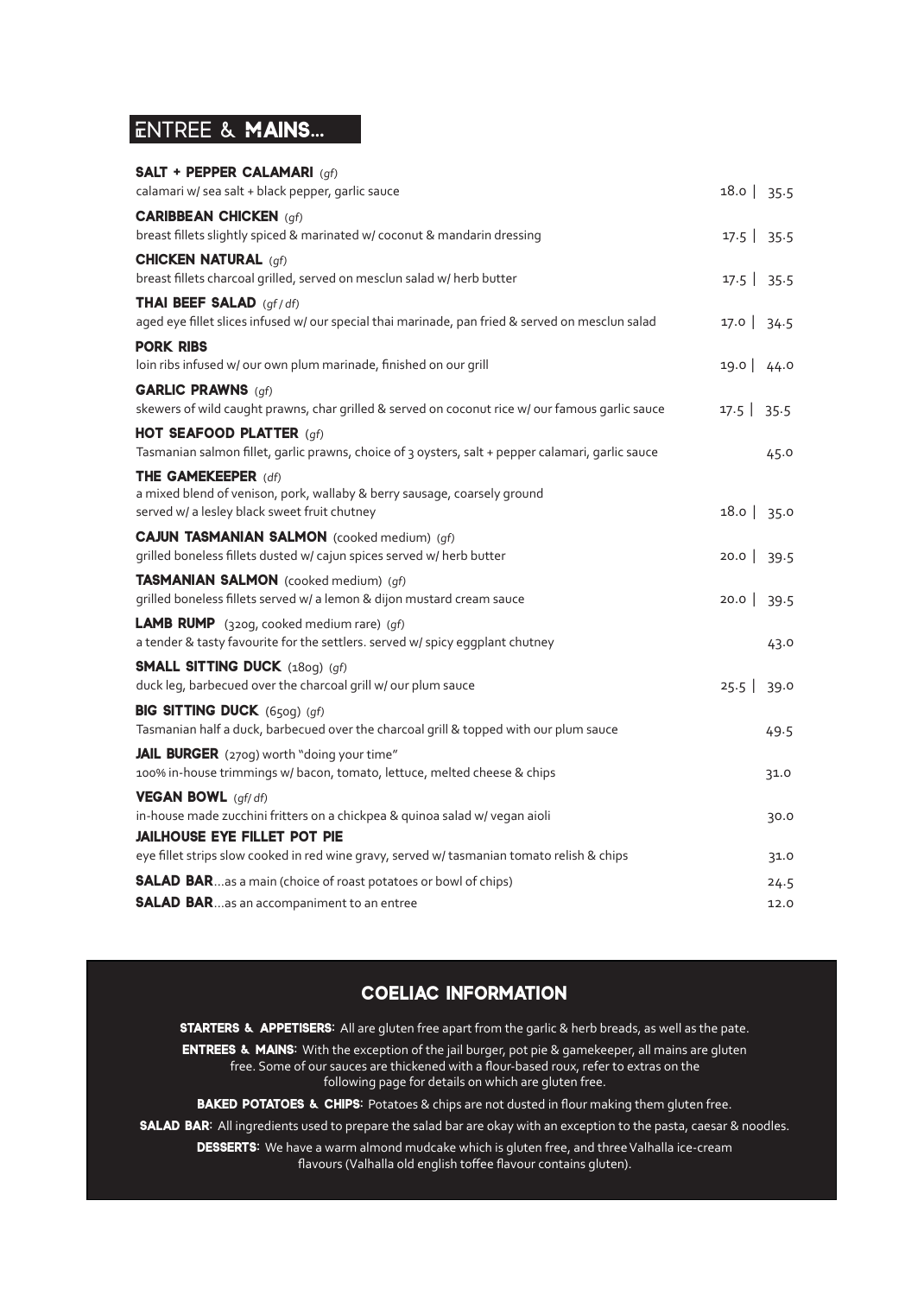### **the jailhouse grill uses tasmanian premium grass fed yearling beef**

#### **eye fillet**

The most tender cut available, excellent from rare to well done.

#### **scotch fillet**

**porterhouse**

larger cuts.

#### **rump**

The first choice for flavour & leanness, best cooked from rare to medium.

A popular cut. A blend of flavour & tenderness, cooks nicely from rare to well done.

#### A leaner cut with a tighter vertical grain helps to hold

in the juices, can be cooked to medium/well on the

 *All un-sauced steaks are gluten free and will be served with a herb butter.* 

## **smaller** cuts**...**

| <b>RUMP</b><br><b>EYE FILLET</b>                                                                       | 200 <sub>g</sub><br>200q                   | 32.0<br>40.0                 |
|--------------------------------------------------------------------------------------------------------|--------------------------------------------|------------------------------|
| <b>MEDIUM CUTS</b>                                                                                     |                                            |                              |
| <b>RUMP</b><br><b>PORTERHOUSE</b><br><b>SCOTCH FILLET</b><br><b>EYE FILLET</b><br><b>CARPET BAG</b>    | <b>300d</b><br><b>300d</b><br>300g<br>300g | 39.0<br>41.0<br>44.0<br>51.0 |
| scotch fillet stuffed with oysters & scallops moistened w/ garlic butter<br><b>PEPPERED STEAK</b>      | 340g                                       | 50.5                         |
| scotch fillet dusted in kibble pepper (hot) before grilling w/ pepper sauce<br><b>STEAK MEDALLIONS</b> | <b>poos</b>                                | 47.0                         |
| thinly sliced eye fillet quickly grilled w/ creamy mushroom sauce<br><b>PORK RIB EYE</b>               | 300g                                       | 49.0                         |
| this is the pork scotch fillet on the bone, infused to retain tenderness w/ plum sauce                 | 290q                                       | 42.5                         |
| <b>LARGER CUTS</b>                                                                                     |                                            |                              |
| <b>NEW YORK CUT</b><br>special cut of selected porterhouse<br><b>EYE FILLET</b>                        | 400q                                       | 53.0                         |

cut from the butt end of the tenderloin and the tenderloin 400g 61.5 **SCOTCH FILLET** 400g 55.0 **rump** 650g 54.0 a convicts last request

# extras**...**

### **sauces**

| garlic (qf), dark mushroom & bacon, creamy mushroom (qf), diane, plum (qf), pepper, traditional gravy (qf/df), bbq 3.9 |     |
|------------------------------------------------------------------------------------------------------------------------|-----|
| <b>JAILHOUSE STEAK TOPPING (qf)</b>                                                                                    |     |
| a delicious mix of pan fried onions, mushrooms & bacon                                                                 | 5.9 |
| <b>JAILHOUSE SEAFOOD TOPPER (qf)</b>                                                                                   |     |
| succulent char grilled prawns (3) & scallops (2) w/ creamy garlic sauce                                                | 9.9 |
| <b>STEAK RUBS</b> (qf/df)                                                                                              |     |
| kibble pepper (hot), coffee dry rub                                                                                    | 3.5 |
| <b>BOWL OF CHIPS (qf/df)</b>                                                                                           | 6.5 |

*ALL MAIN MEALS INCLUDE THE "HELP YOURSELF" SALAD BAR AND ARE SERVED W/ ROAST POTATOES. FOR CHIPS, ADD 3*